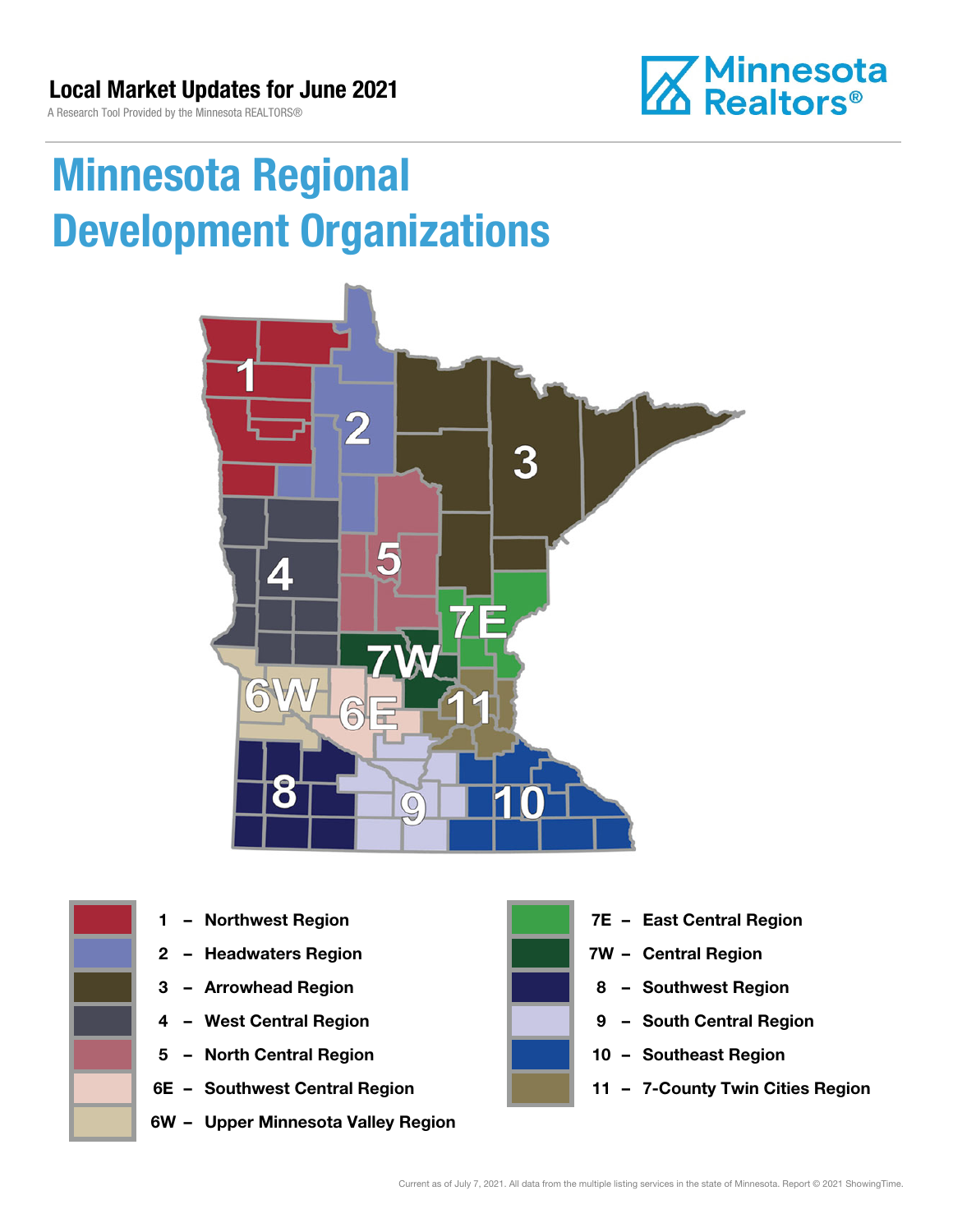A Research Tool Provided by the Minnesota REALTORS®



## 1 – Northwest Region

|                                          | June      |           |                | <b>Year to Date</b> |                    |                |
|------------------------------------------|-----------|-----------|----------------|---------------------|--------------------|----------------|
| <b>Key Metrics</b>                       | 2020      | 2021      | Percent Change | <b>Thru 6-2020</b>  | <b>Thru 6-2021</b> | Percent Change |
| <b>New Listings</b>                      | 83        | 77        | $-7.2%$        | 310                 | 269                | $-13.2%$       |
| <b>Pending Sales</b>                     | 64        | 64        | $0.0\%$        | 242                 | 283                | $+16.9%$       |
| <b>Closed Sales</b>                      | 33        | 59        | $+78.8%$       | 181                 | 240                | $+32.6%$       |
| Median Sales Price*                      | \$159,000 | \$158,000 | $-0.6%$        | \$128,938           | \$150,500          | $+16.7%$       |
| Percent of Original List Price Received* | 93.2%     | 97.1%     | $+4.2%$        | 91.4%               | 95.2%              | $+4.2%$        |
| Days on Market Until Sale                | 136       | 64        | $-52.9%$       | 113                 | 76                 | $-32.7%$       |
| Months Supply of Inventory               | 5.2       | 1.7       | $-67.3%$       | --                  |                    | --             |

\* Does not account for sale concessions and/or down payment assistance. Note: Activity for one month can sometimes look extreme due to small sample size.



#### **Historical Median Sales Price** Rolling 12-Month Calculation



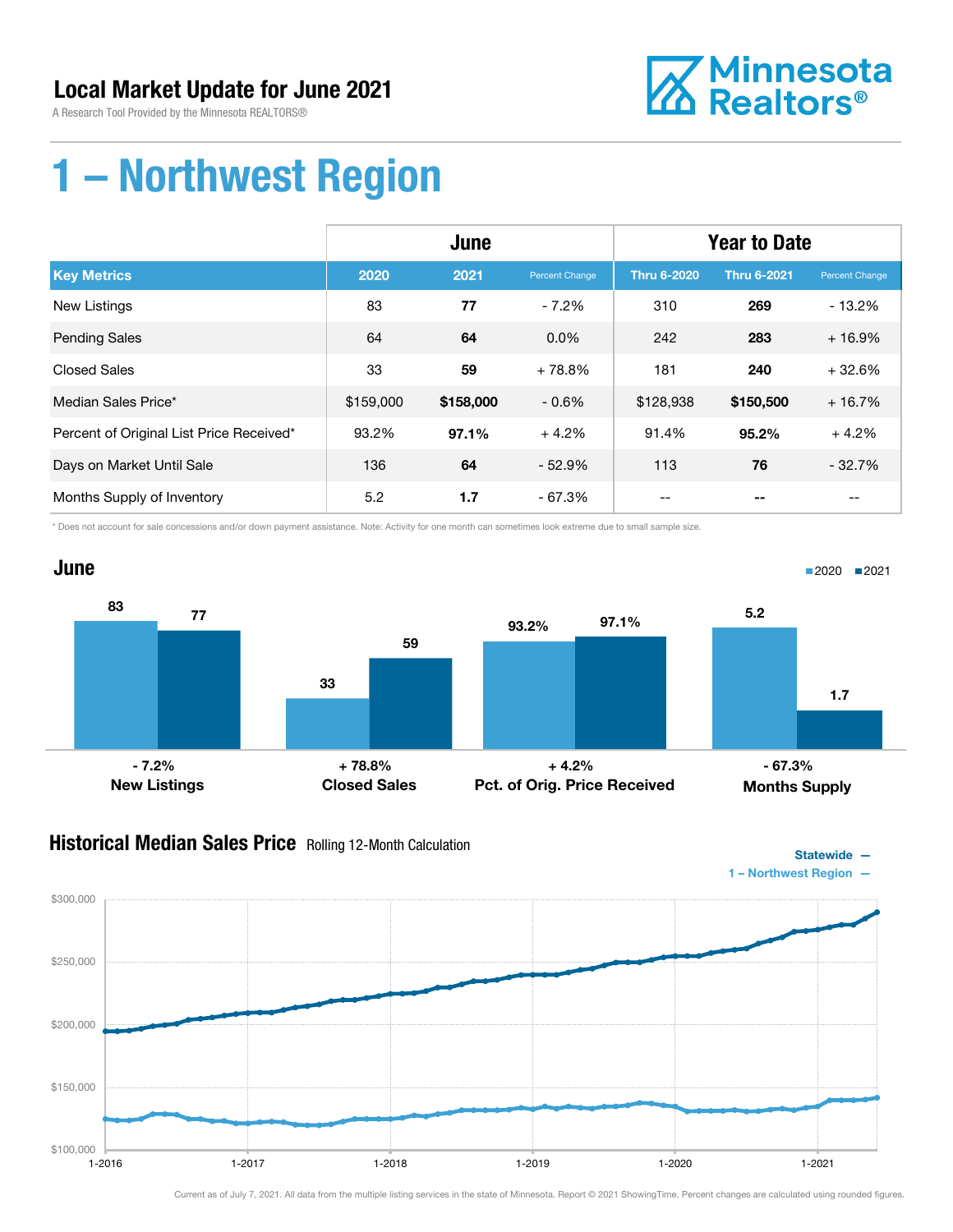A Research Tool Provided by the Minnesota REALTORS®



# 2 – Headwaters Region

|                                          | June      |           |                | <b>Year to Date</b> |                    |                |
|------------------------------------------|-----------|-----------|----------------|---------------------|--------------------|----------------|
| <b>Key Metrics</b>                       | 2020      | 2021      | Percent Change | <b>Thru 6-2020</b>  | <b>Thru 6-2021</b> | Percent Change |
| New Listings                             | 144       | 169       | $+17.4%$       | 752                 | 727                | $-3.3%$        |
| <b>Pending Sales</b>                     | 157       | 157       | $0.0\%$        | 562                 | 613                | $+9.1%$        |
| <b>Closed Sales</b>                      | 143       | 133       | $-7.0%$        | 412                 | 492                | $+19.4%$       |
| Median Sales Price*                      | \$182,500 | \$249,900 | $+36.9%$       | \$188,000           | \$219,500          | $+16.8%$       |
| Percent of Original List Price Received* | 95.4%     | 100.9%    | $+5.8%$        | 95.0%               | 98.2%              | $+3.4%$        |
| Days on Market Until Sale                | 75        | 36        | $-52.0%$       | 76                  | 54                 | $-28.9%$       |
| Months Supply of Inventory               | 4.2       | 1.9       | $-54.8%$       | --                  |                    | --             |

\* Does not account for sale concessions and/or down payment assistance. Note: Activity for one month can sometimes look extreme due to small sample size.



### Historical Median Sales Price Rolling 12-Month Calculation



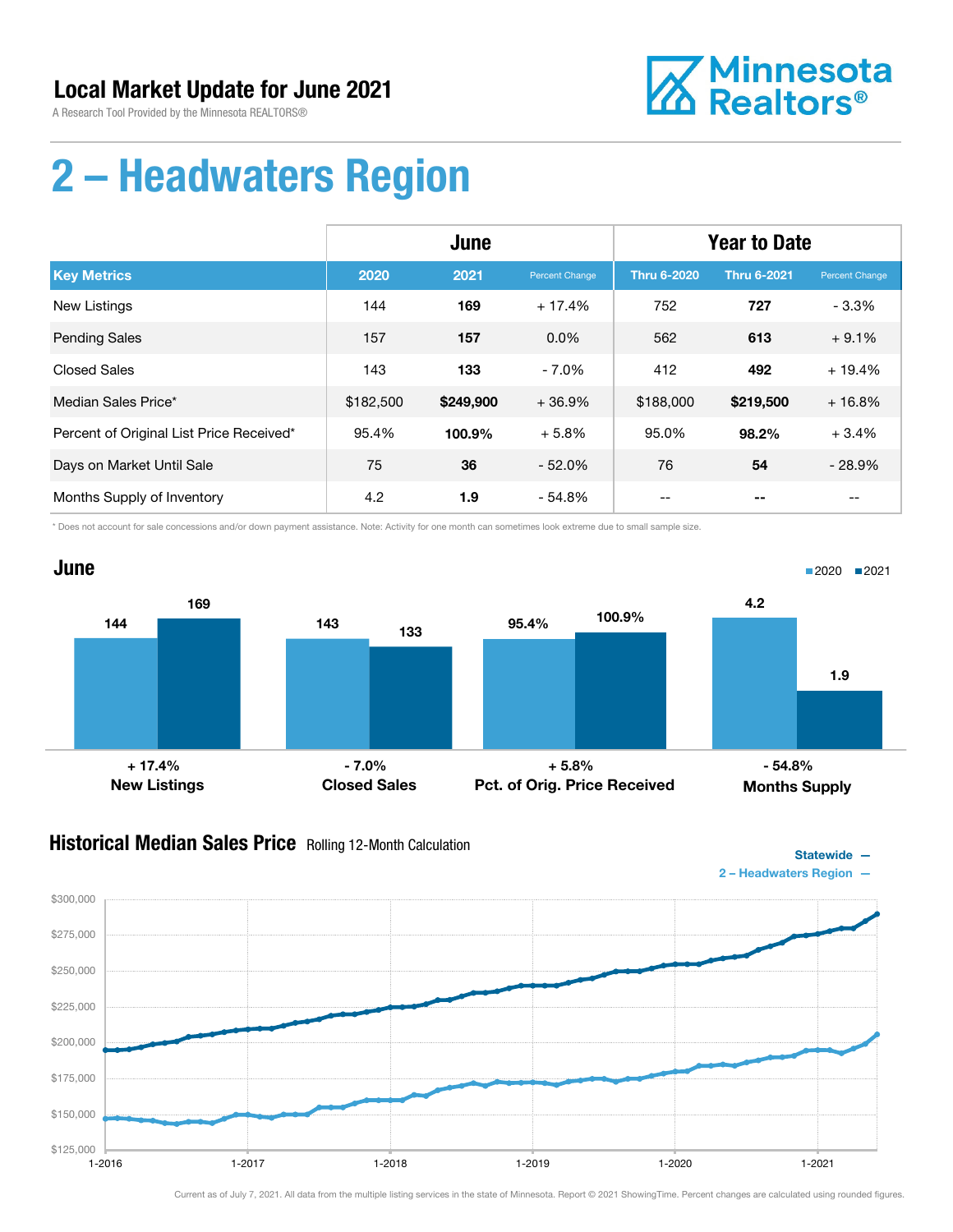A Research Tool Provided by the Minnesota REALTORS®



# 3 – Arrowhead Region

|                                          | June      |           |                | <b>Year to Date</b> |                    |                |
|------------------------------------------|-----------|-----------|----------------|---------------------|--------------------|----------------|
| <b>Key Metrics</b>                       | 2020      | 2021      | Percent Change | <b>Thru 6-2020</b>  | <b>Thru 6-2021</b> | Percent Change |
| New Listings                             | 819       | 866       | $+5.7%$        | 3,138               | 3,117              | $-0.7%$        |
| <b>Pending Sales</b>                     | 710       | 559       | $-21.3%$       | 2,486               | 2,566              | $+3.2%$        |
| <b>Closed Sales</b>                      | 551       | 595       | $+8.0%$        | 1,875               | 2,175              | $+16.0%$       |
| Median Sales Price*                      | \$184,350 | \$229,450 | $+24.5%$       | \$173,000           | \$200,000          | $+15.6%$       |
| Percent of Original List Price Received* | 95.5%     | 101.1%    | $+5.9%$        | 94.4%               | 98.5%              | $+4.3%$        |
| Days on Market Until Sale                | 79        | 36        | $-54.4%$       | 86                  | 62                 | $-27.9%$       |
| Months Supply of Inventory               | 4.5       | 2.4       | $-46.7%$       | --                  |                    | $- -$          |

\* Does not account for sale concessions and/or down payment assistance. Note: Activity for one month can sometimes look extreme due to small sample size.



### Historical Median Sales Price Rolling 12-Month Calculation



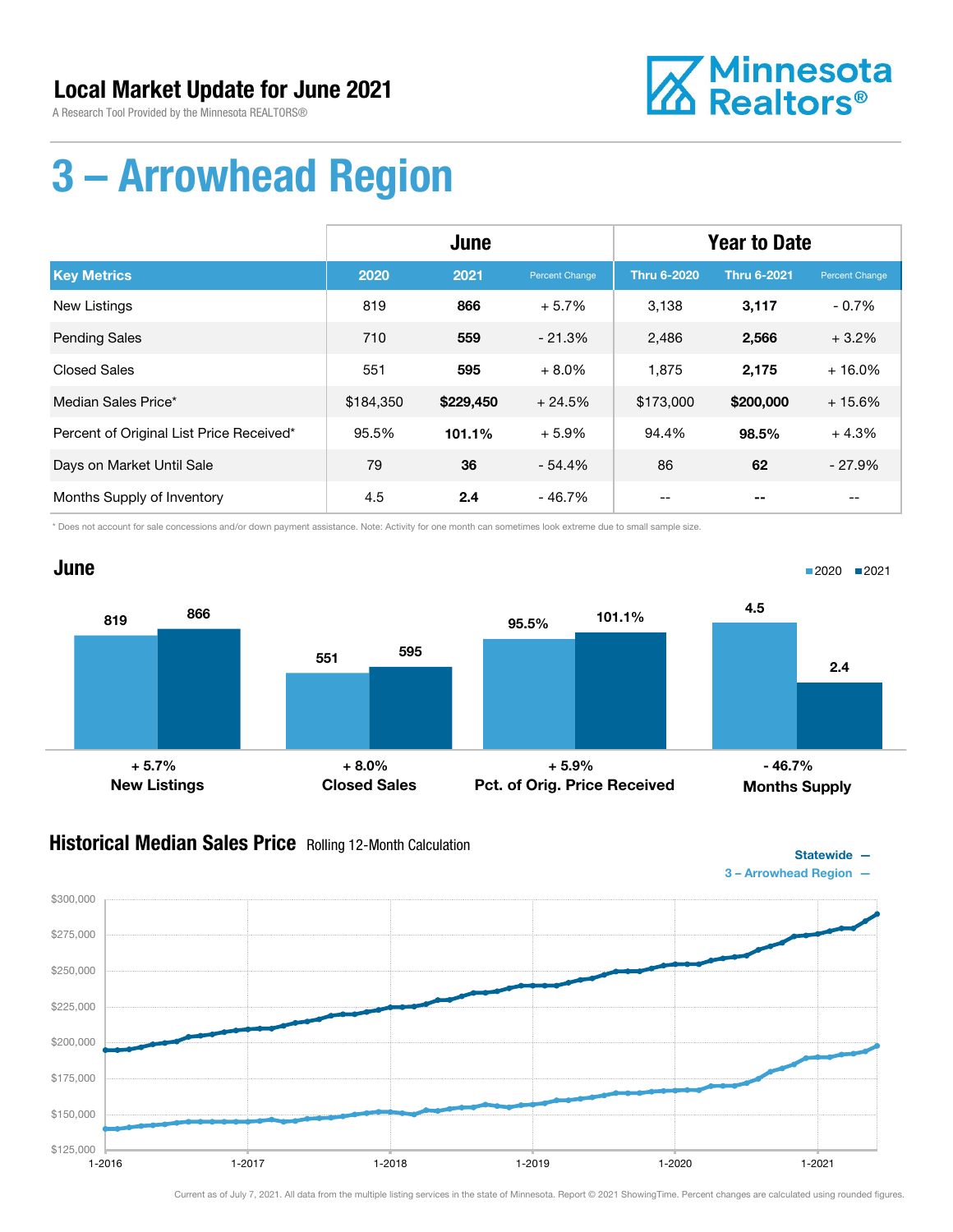A Research Tool Provided by the Minnesota REALTORS®



Statewide —

# 4 – West Central Region

|                                          | June      |           |                | <b>Year to Date</b> |                    |                |
|------------------------------------------|-----------|-----------|----------------|---------------------|--------------------|----------------|
| <b>Key Metrics</b>                       | 2020      | 2021      | Percent Change | <b>Thru 6-2020</b>  | <b>Thru 6-2021</b> | Percent Change |
| <b>New Listings</b>                      | 419       | 368       | $-12.2\%$      | 1,807               | 1,523              | $-15.7%$       |
| <b>Pending Sales</b>                     | 358       | 294       | $-17.9%$       | 1,339               | 1,366              | $+2.0%$        |
| <b>Closed Sales</b>                      | 321       | 279       | $-13.1%$       | 1,011               | 1,120              | $+10.8%$       |
| Median Sales Price*                      | \$217,000 | \$229,000 | $+5.5%$        | \$203,900           | \$230,000          | $+12.8%$       |
| Percent of Original List Price Received* | 95.8%     | 99.1%     | $+3.4%$        | 95.1%               | 97.3%              | $+2.3%$        |
| Days on Market Until Sale                | 59        | 39        | $-33.9%$       | 74                  | 54                 | $-27.0%$       |
| Months Supply of Inventory               | 4.2       | 2.0       | - 52.4%        | --                  |                    | --             |

\* Does not account for sale concessions and/or down payment assistance. Note: Activity for one month can sometimes look extreme due to small sample size.



### Historical Median Sales Price Rolling 12-Month Calculation

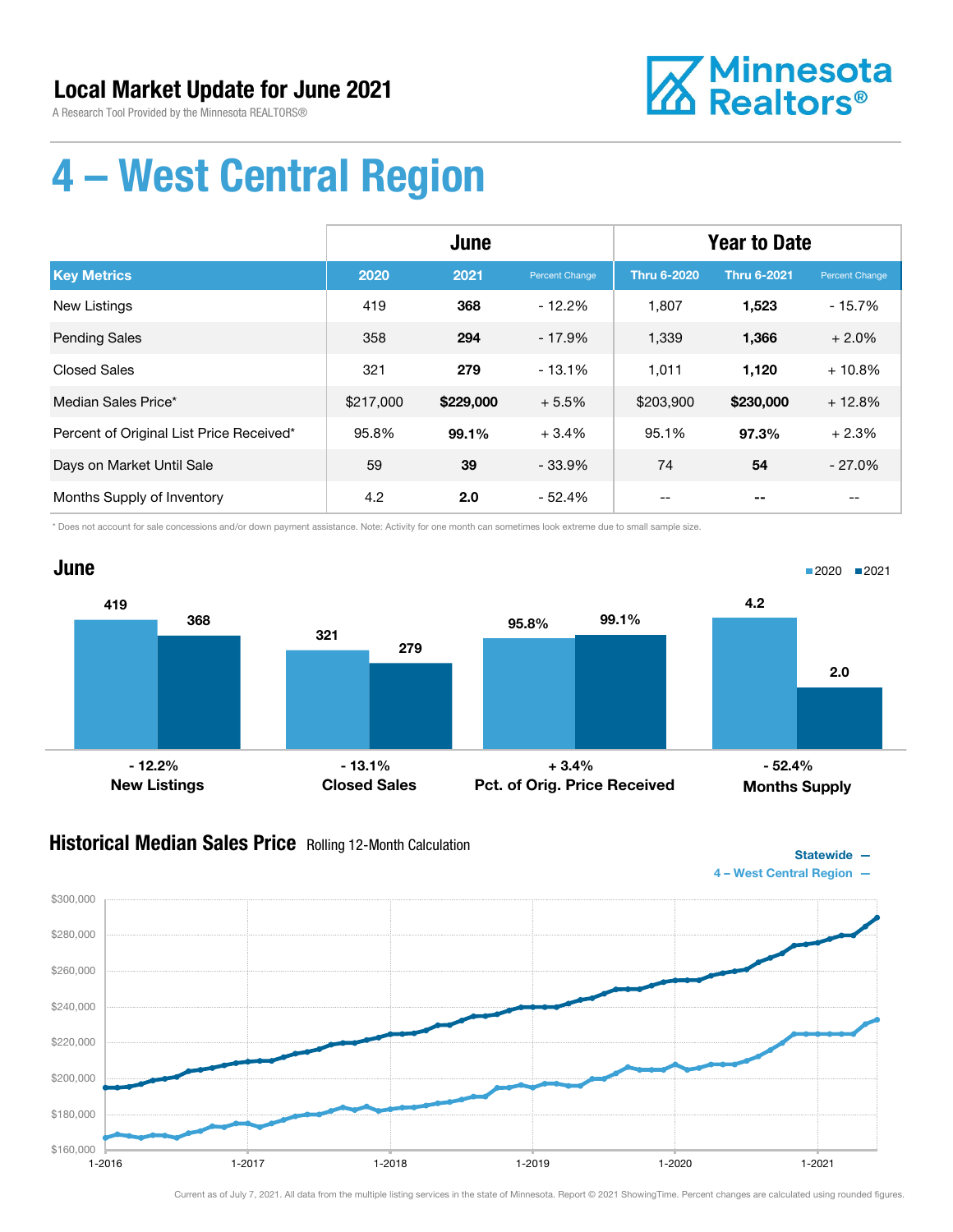A Research Tool Provided by the Minnesota REALTORS®



Statewide —

# 5 – North Central Region

|                                          | June      |           |                | <b>Year to Date</b> |                    |                |
|------------------------------------------|-----------|-----------|----------------|---------------------|--------------------|----------------|
| <b>Key Metrics</b>                       | 2020      | 2021      | Percent Change | <b>Thru 6-2020</b>  | <b>Thru 6-2021</b> | Percent Change |
| <b>New Listings</b>                      | 455       | 442       | $-2.9%$        | 2,015               | 1,741              | $-13.6%$       |
| <b>Pending Sales</b>                     | 462       | 350       | $-24.2%$       | 1,565               | 1,509              | $-3.6%$        |
| <b>Closed Sales</b>                      | 393       | 334       | $-15.0%$       | 1,249               | 1.299              | $+4.0%$        |
| Median Sales Price*                      | \$225,000 | \$280,000 | $+24.4%$       | \$205,000           | \$242,750          | $+18.4%$       |
| Percent of Original List Price Received* | 96.0%     | 102.2%    | $+6.5%$        | 95.1%               | 99.1%              | $+4.2%$        |
| Days on Market Until Sale                | 72        | 27        | $-62.5%$       | 80                  | 45                 | $-43.8%$       |
| Months Supply of Inventory               | 3.9       | 1.4       | $-64.1%$       | --                  |                    | --             |

\* Does not account for sale concessions and/or down payment assistance. Note: Activity for one month can sometimes look extreme due to small sample size.



#### **Historical Median Sales Price** Rolling 12-Month Calculation

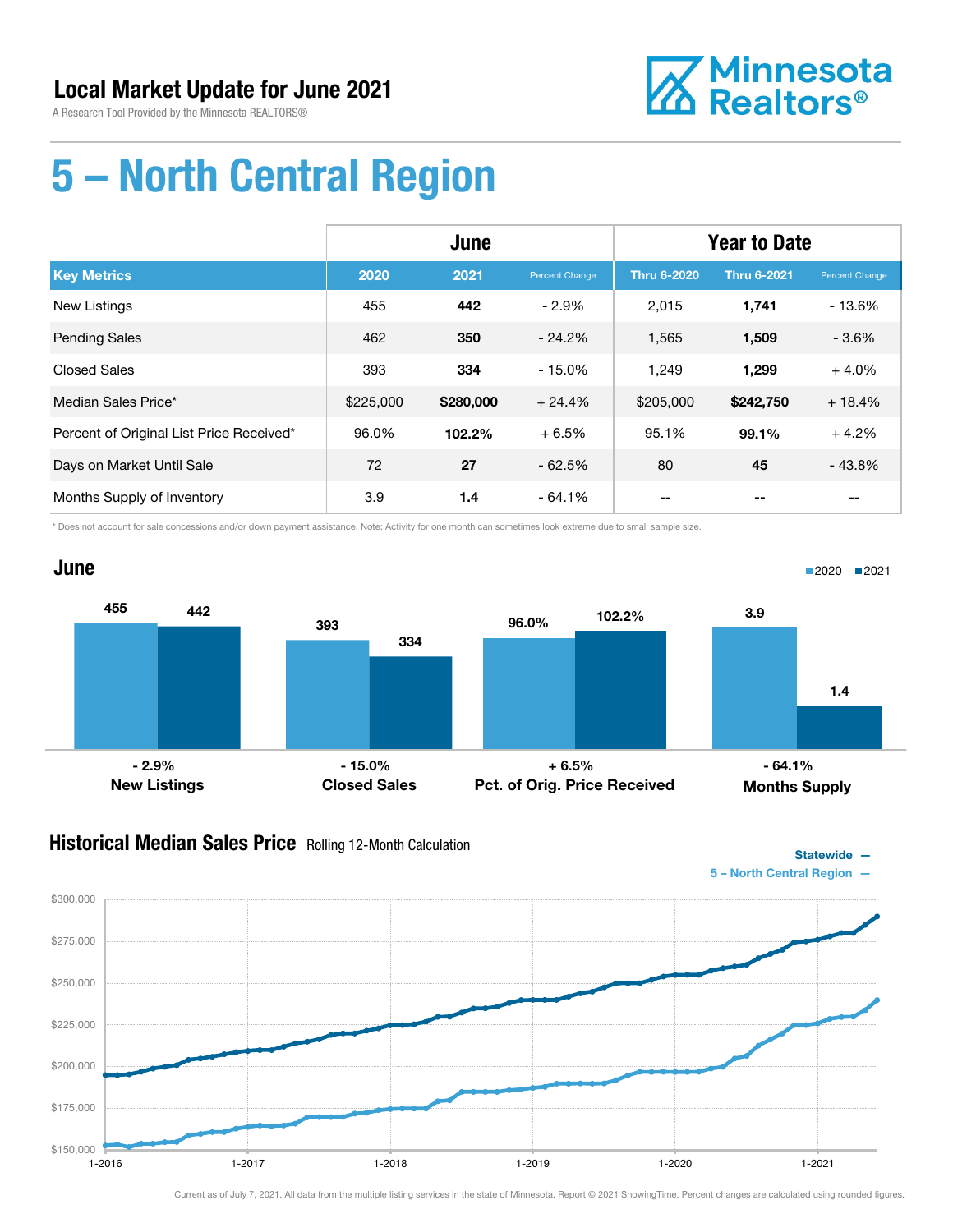A Research Tool Provided by the Minnesota REALTORS®



## 6E – Southwest Central Region

|                                          | June      |           |                | <b>Year to Date</b> |                    |                |
|------------------------------------------|-----------|-----------|----------------|---------------------|--------------------|----------------|
| <b>Key Metrics</b>                       | 2020      | 2021      | Percent Change | <b>Thru 6-2020</b>  | <b>Thru 6-2021</b> | Percent Change |
| <b>New Listings</b>                      | 199       | 197       | $-1.0%$        | 881                 | 916                | $+4.0%$        |
| <b>Pending Sales</b>                     | 174       | 176       | $+1.1%$        | 770                 | 800                | $+3.9%$        |
| <b>Closed Sales</b>                      | 152       | 172       | $+13.2%$       | 646                 | 694                | $+7.4%$        |
| Median Sales Price*                      | \$181,500 | \$225,900 | $+24.5%$       | \$177,625           | \$210,000          | $+18.2%$       |
| Percent of Original List Price Received* | 96.7%     | 100.7%    | $+4.1%$        | 95.9%               | 99.4%              | $+3.6%$        |
| Days on Market Until Sale                | 67        | 30        | $-55.2%$       | 69                  | 39                 | $-43.5%$       |
| Months Supply of Inventory               | 2.8       | 1.4       | $-50.0\%$      | --                  |                    | --             |

\* Does not account for sale concessions and/or down payment assistance. Note: Activity for one month can sometimes look extreme due to small sample size.



#### **Historical Median Sales Price** Rolling 12-Month Calculation



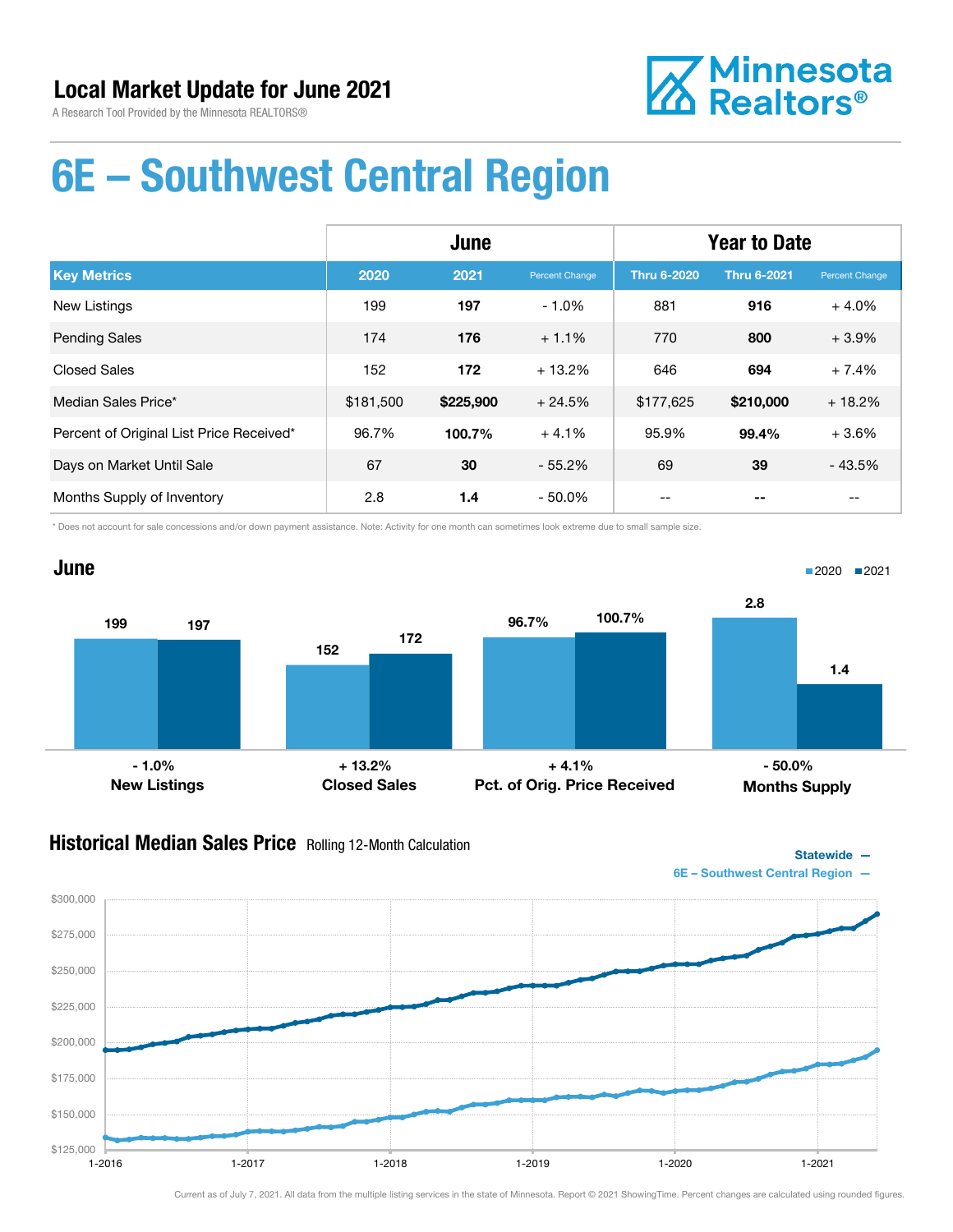**Z** Minnesota<br>**ZA** Realtors<sup>®</sup>

A Research Tool Provided by the Minnesota REALTORS®

# 6W – Upper Minnesota Valley Region

|                                          | June     |           |                | <b>Year to Date</b> |                    |                |
|------------------------------------------|----------|-----------|----------------|---------------------|--------------------|----------------|
| <b>Key Metrics</b>                       | 2020     | 2021      | Percent Change | <b>Thru 6-2020</b>  | <b>Thru 6-2021</b> | Percent Change |
| <b>New Listings</b>                      | 65       | 56        | $-13.8\%$      | 227                 | 240                | $+5.7%$        |
| <b>Pending Sales</b>                     | 47       | 46        | $-2.1%$        | 176                 | 229                | $+30.1%$       |
| <b>Closed Sales</b>                      | 43       | 38        | $-11.6%$       | 158                 | 218                | $+38.0%$       |
| Median Sales Price*                      | \$99,000 | \$130,500 | $+31.8%$       | \$93,450            | \$117,000          | $+25.2%$       |
| Percent of Original List Price Received* | 87.6%    | 95.3%     | $+8.8%$        | 88.9%               | 91.9%              | $+3.4%$        |
| Days on Market Until Sale                | 126      | 59        | $-53.2%$       | 116                 | 93                 | $-19.8%$       |
| Months Supply of Inventory               | 5.1      | 2.5       | $-51.0\%$      |                     |                    |                |

\* Does not account for sale concessions and/or down payment assistance. Note: Activity for one month can sometimes look extreme due to small sample size.



#### **Historical Median Sales Price** Rolling 12-Month Calculation



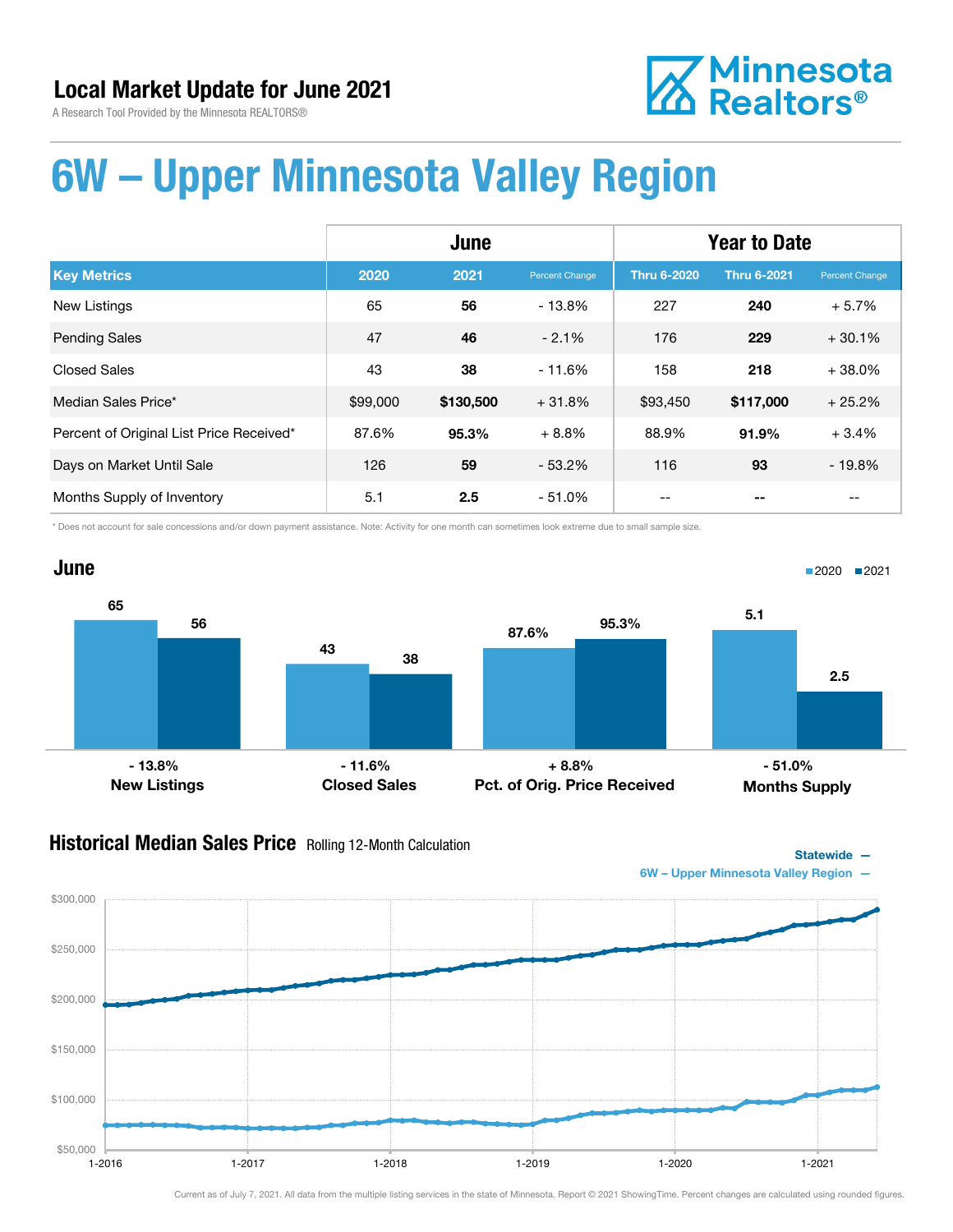A Research Tool Provided by the Minnesota REALTORS®



Statewide —

# 7E – East Central Region

|                                          | June      |           |                | <b>Year to Date</b> |                    |                |
|------------------------------------------|-----------|-----------|----------------|---------------------|--------------------|----------------|
| <b>Key Metrics</b>                       | 2020      | 2021      | Percent Change | <b>Thru 6-2020</b>  | <b>Thru 6-2021</b> | Percent Change |
| <b>New Listings</b>                      | 403       | 353       | $-12.4%$       | 1.881               | 1,795              | $-4.6%$        |
| <b>Pending Sales</b>                     | 371       | 315       | $-15.1%$       | 1,491               | 1,540              | $+3.3%$        |
| <b>Closed Sales</b>                      | 334       | 349       | $+4.5%$        | 1,249               | 1,345              | $+7.7%$        |
| Median Sales Price*                      | \$238,500 | \$304,400 | $+27.6%$       | \$234,900           | \$273,000          | $+16.2%$       |
| Percent of Original List Price Received* | 98.8%     | 103.4%    | $+4.7%$        | 97.7%               | 101.7%             | $+4.1%$        |
| Days on Market Until Sale                | 48        | 24        | $-50.0\%$      | 56                  | 33                 | $-41.1%$       |
| Months Supply of Inventory               | 2.5       | 1.4       | $-44.0%$       | --                  |                    | --             |

\* Does not account for sale concessions and/or down payment assistance. Note: Activity for one month can sometimes look extreme due to small sample size.



#### **Historical Median Sales Price** Rolling 12-Month Calculation

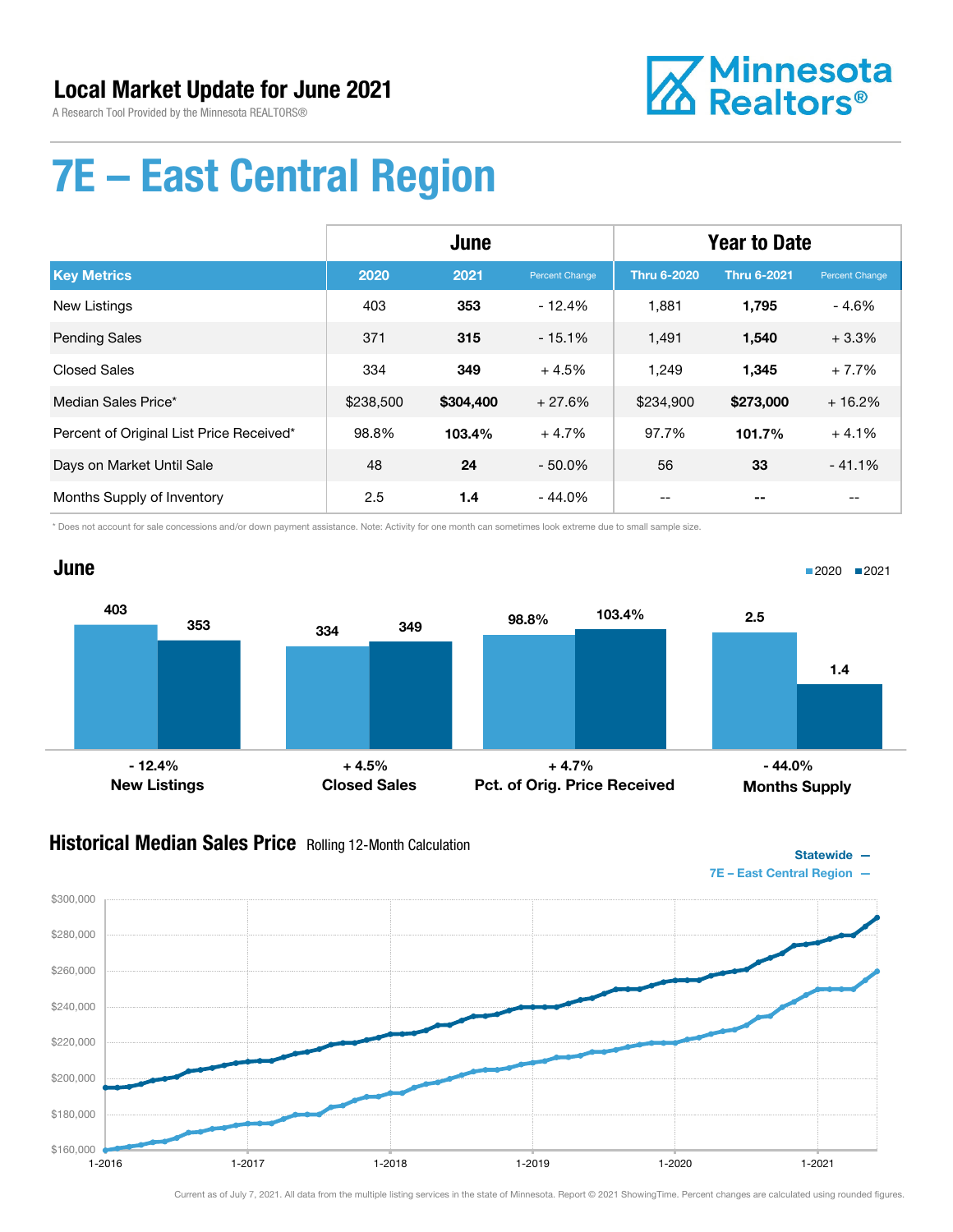A Research Tool Provided by the Minnesota REALTORS®



# 7W – Central Region

|                                          | June      |           |                | <b>Year to Date</b> |                    |                |
|------------------------------------------|-----------|-----------|----------------|---------------------|--------------------|----------------|
| <b>Key Metrics</b>                       | 2020      | 2021      | Percent Change | <b>Thru 6-2020</b>  | <b>Thru 6-2021</b> | Percent Change |
| <b>New Listings</b>                      | 930       | 1.040     | $+11.8%$       | 5.072               | 4,943              | $-2.5%$        |
| <b>Pending Sales</b>                     | 975       | 852       | $-12.6%$       | 3,996               | 4,209              | $+5.3%$        |
| <b>Closed Sales</b>                      | 869       | 886       | $+2.0%$        | 3,266               | 3,514              | $+7.6%$        |
| Median Sales Price*                      | \$260,000 | \$310,000 | $+19.2%$       | \$251,464           | \$299,900          | $+19.3%$       |
| Percent of Original List Price Received* | 98.7%     | 103.0%    | $+4.4%$        | 98.2%               | 101.7%             | $+3.6%$        |
| Days on Market Until Sale                | 42        | 24        | $-42.9%$       | 50                  | 32                 | $-36.0%$       |
| Months Supply of Inventory               | 2.2       | 1.1       | $-50.0\%$      |                     |                    |                |

\* Does not account for sale concessions and/or down payment assistance. Note: Activity for one month can sometimes look extreme due to small sample size.



#### **Historical Median Sales Price** Rolling 12-Month Calculation

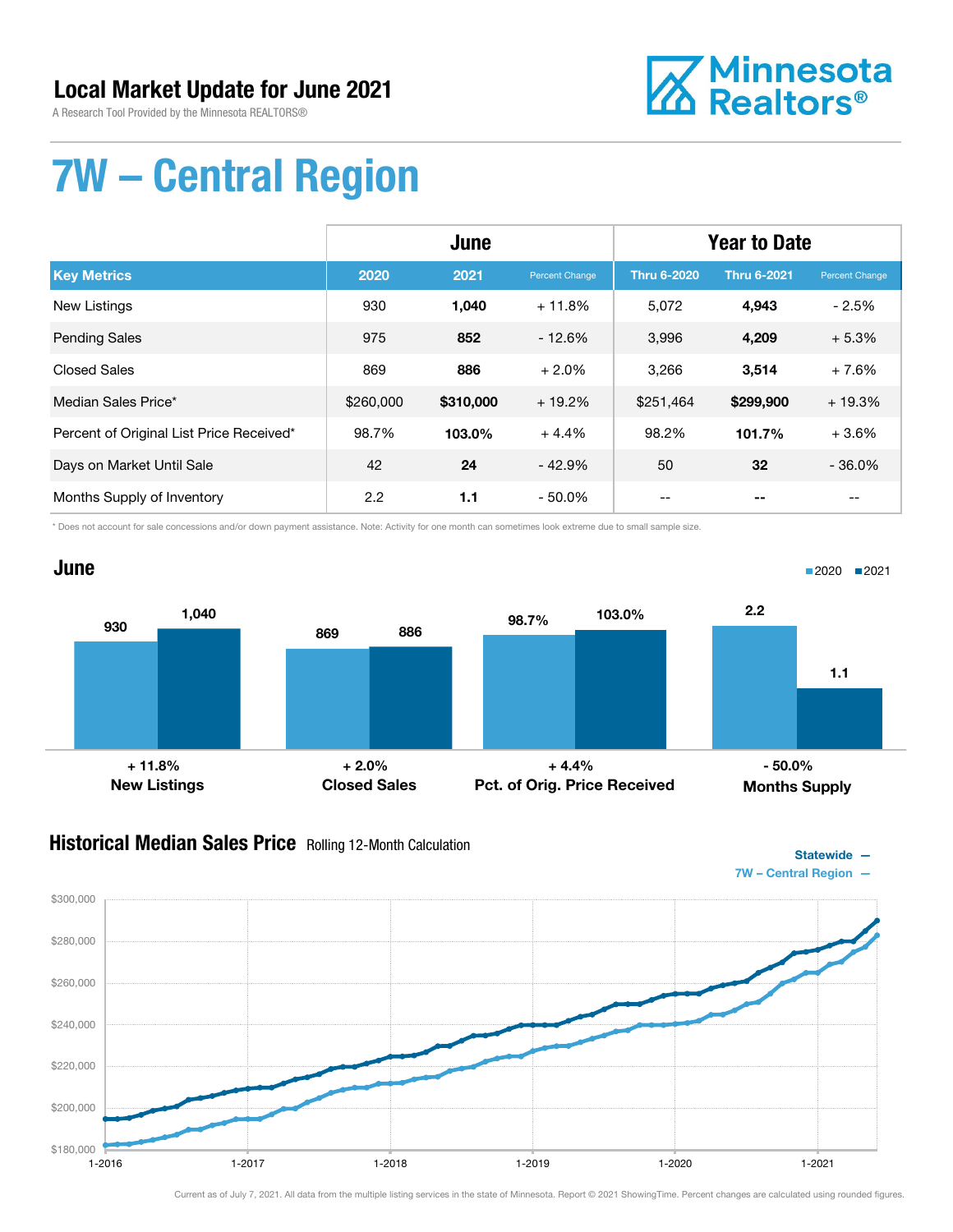A Research Tool Provided by the Minnesota REALTORS®



## 8 – Southwest Region

|                                          | June      |           |                | <b>Year to Date</b> |                    |                |
|------------------------------------------|-----------|-----------|----------------|---------------------|--------------------|----------------|
| <b>Key Metrics</b>                       | 2020      | 2021      | Percent Change | <b>Thru 6-2020</b>  | <b>Thru 6-2021</b> | Percent Change |
| New Listings                             | 189       | 170       | $-10.1%$       | 683                 | 659                | $-3.5%$        |
| <b>Pending Sales</b>                     | 141       | 140       | $-0.7%$        | 557                 | 619                | $+11.1%$       |
| <b>Closed Sales</b>                      | 122       | 132       | $+8.2%$        | 443                 | 545                | $+23.0%$       |
| Median Sales Price*                      | \$115,500 | \$136,650 | $+18.3%$       | \$125,000           | \$138,100          | $+10.5%$       |
| Percent of Original List Price Received* | 91.4%     | 94.8%     | $+3.7%$        | 91.0%               | 94.6%              | $+4.0%$        |
| Days on Market Until Sale                | 92        | 61        | $-33.7%$       | 100                 | 76                 | $-24.0%$       |
| Months Supply of Inventory               | 4.2       | 2.1       | $-50.0\%$      | --                  |                    | $- -$          |

\* Does not account for sale concessions and/or down payment assistance. Note: Activity for one month can sometimes look extreme due to small sample size.



#### **Historical Median Sales Price** Rolling 12-Month Calculation



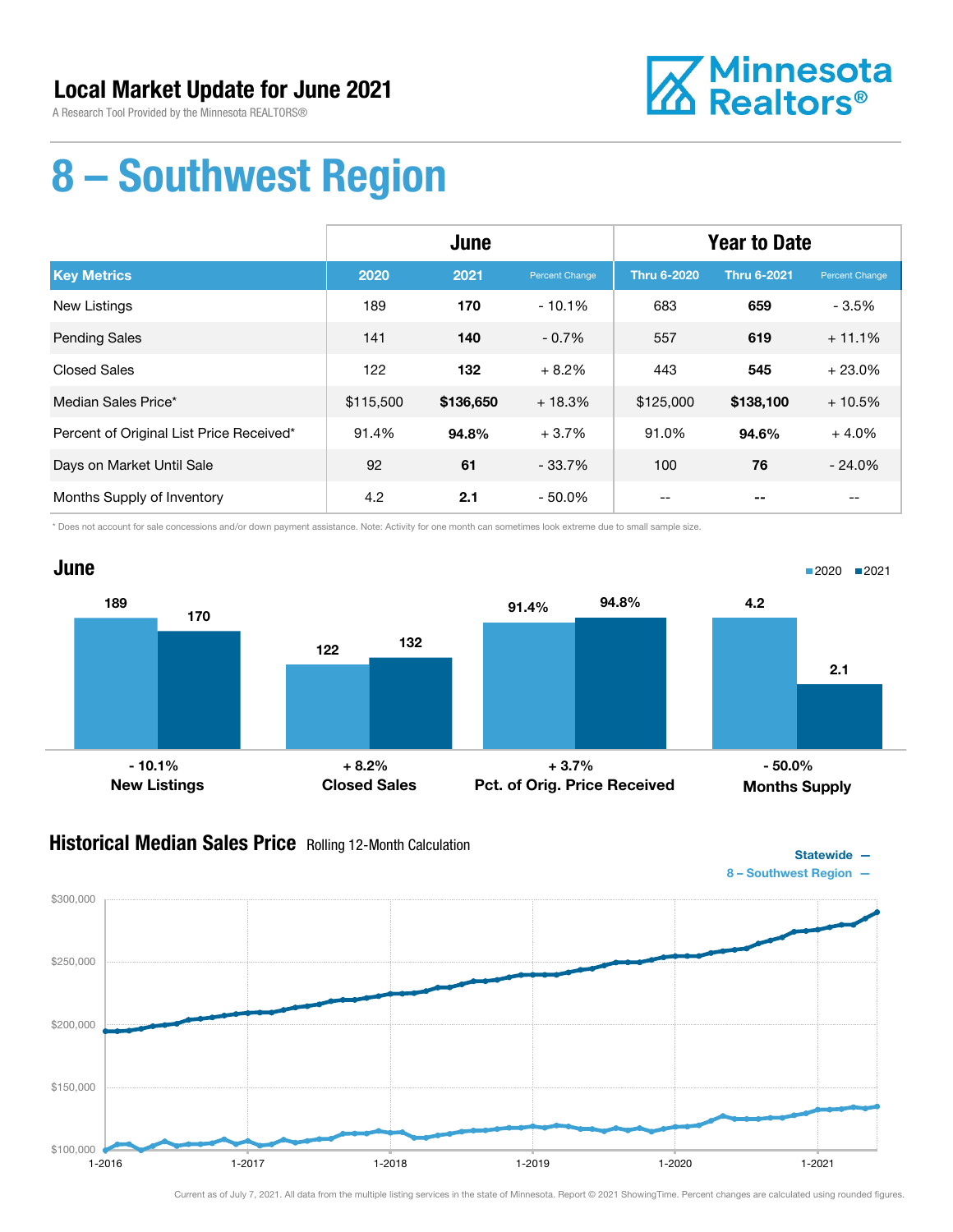A Research Tool Provided by the Minnesota REALTORS®



# 9 – South Central Region

|                                          | June      |           |                | <b>Year to Date</b> |                    |                |
|------------------------------------------|-----------|-----------|----------------|---------------------|--------------------|----------------|
| <b>Key Metrics</b>                       | 2020      | 2021      | Percent Change | <b>Thru 6-2020</b>  | <b>Thru 6-2021</b> | Percent Change |
| New Listings                             | 343       | 344       | $+0.3%$        | 1,771               | 1,740              | $-1.8%$        |
| <b>Pending Sales</b>                     | 397       | 297       | $-25.2%$       | 1,690               | 1,615              | $-4.4%$        |
| <b>Closed Sales</b>                      | 368       | 367       | $-0.3%$        | 1,378               | 1,433              | $+4.0%$        |
| Median Sales Price*                      | \$186,000 | \$225,000 | $+21.0%$       | \$181,000           | \$205,300          | $+13.4%$       |
| Percent of Original List Price Received* | 96.8%     | 101.6%    | $+5.0%$        | 95.5%               | 99.0%              | $+3.7%$        |
| Days on Market Until Sale                | 99        | 59        | $-40.4%$       | 105                 | 71                 | $-32.4%$       |
| Months Supply of Inventory               | 2.3       | 1.2       | - 47.8%        |                     |                    | --             |

\* Does not account for sale concessions and/or down payment assistance. Note: Activity for one month can sometimes look extreme due to small sample size.



### Historical Median Sales Price Rolling 12-Month Calculation

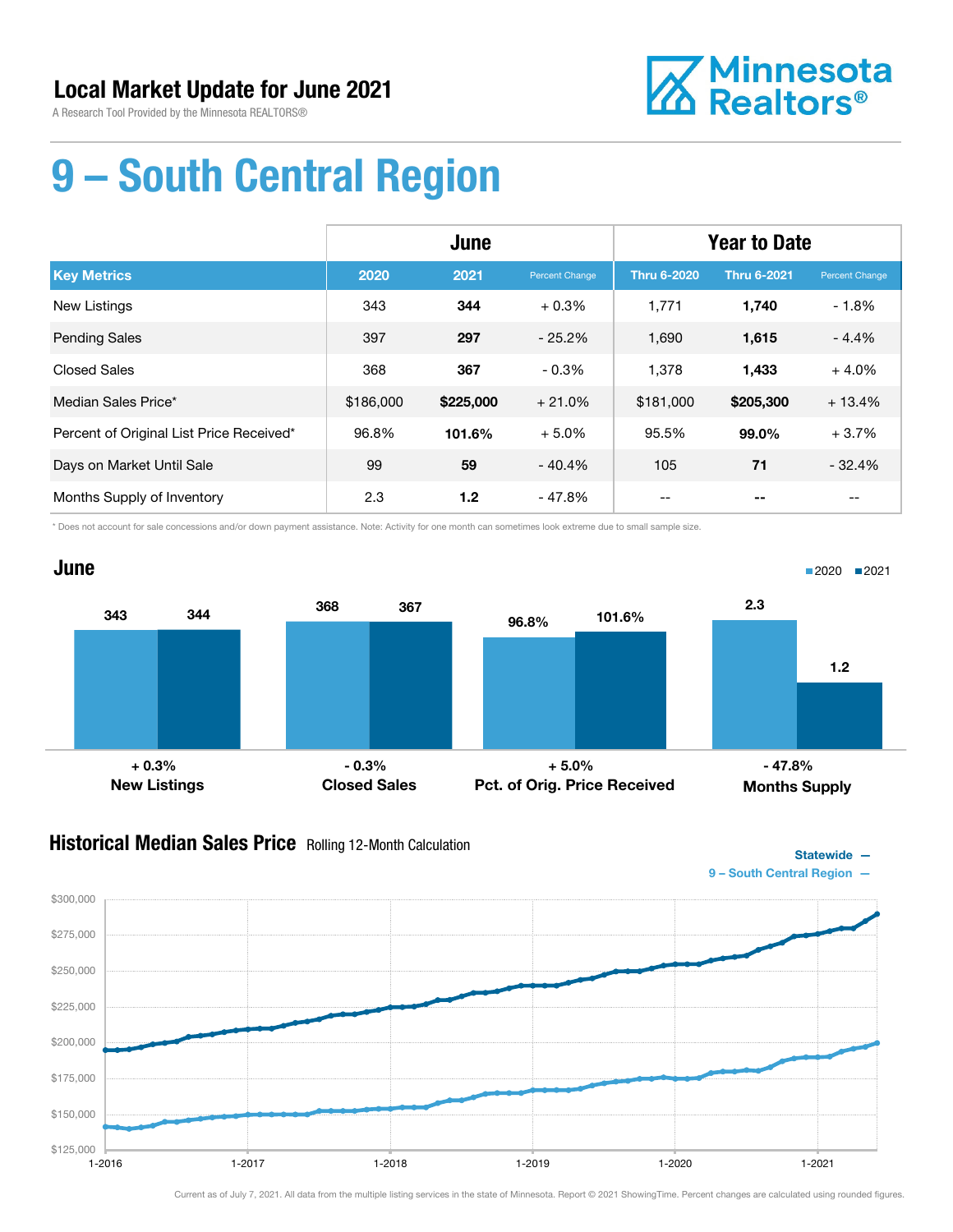A Research Tool Provided by the Minnesota REALTORS®



# 10 – Southeast Region

|                                          | June      |           |                | <b>Year to Date</b> |                    |                |
|------------------------------------------|-----------|-----------|----------------|---------------------|--------------------|----------------|
| <b>Key Metrics</b>                       | 2020      | 2021      | Percent Change | <b>Thru 6-2020</b>  | <b>Thru 6-2021</b> | Percent Change |
| <b>New Listings</b>                      | 798       | 841       | $+5.4%$        | 4.083               | 4,076              | $-0.2%$        |
| <b>Pending Sales</b>                     | 854       | 721       | $-15.6%$       | 3,631               | 3,822              | $+5.3%$        |
| <b>Closed Sales</b>                      | 759       | 862       | $+13.6%$       | 3,033               | 3,295              | $+8.6%$        |
| Median Sales Price*                      | \$233,950 | \$272,000 | $+16.3%$       | \$223,000           | \$245,500          | $+10.1%$       |
| Percent of Original List Price Received* | 98.1%     | 102.4%    | $+4.4%$        | 97.1%               | 100.4%             | $+3.4%$        |
| Days on Market Until Sale                | 51        | 24        | $-52.9%$       | 60                  | 36                 | $-40.0%$       |
| Months Supply of Inventory               | 2.1       | 1.0       | $-52.4%$       |                     |                    |                |

\* Does not account for sale concessions and/or down payment assistance. Note: Activity for one month can sometimes look extreme due to small sample size.

#### June 798 759 841 862 New Listings Closed Sales 98.1% 102.4% Pct. of Orig. Price Received 2.1 1.0 Months Supply ■2020 2021  $+ 5.4\%$  - 52.4% + 13.6% + 4.4% + 4.4% + 55.4%

#### **Historical Median Sales Price** Rolling 12-Month Calculation